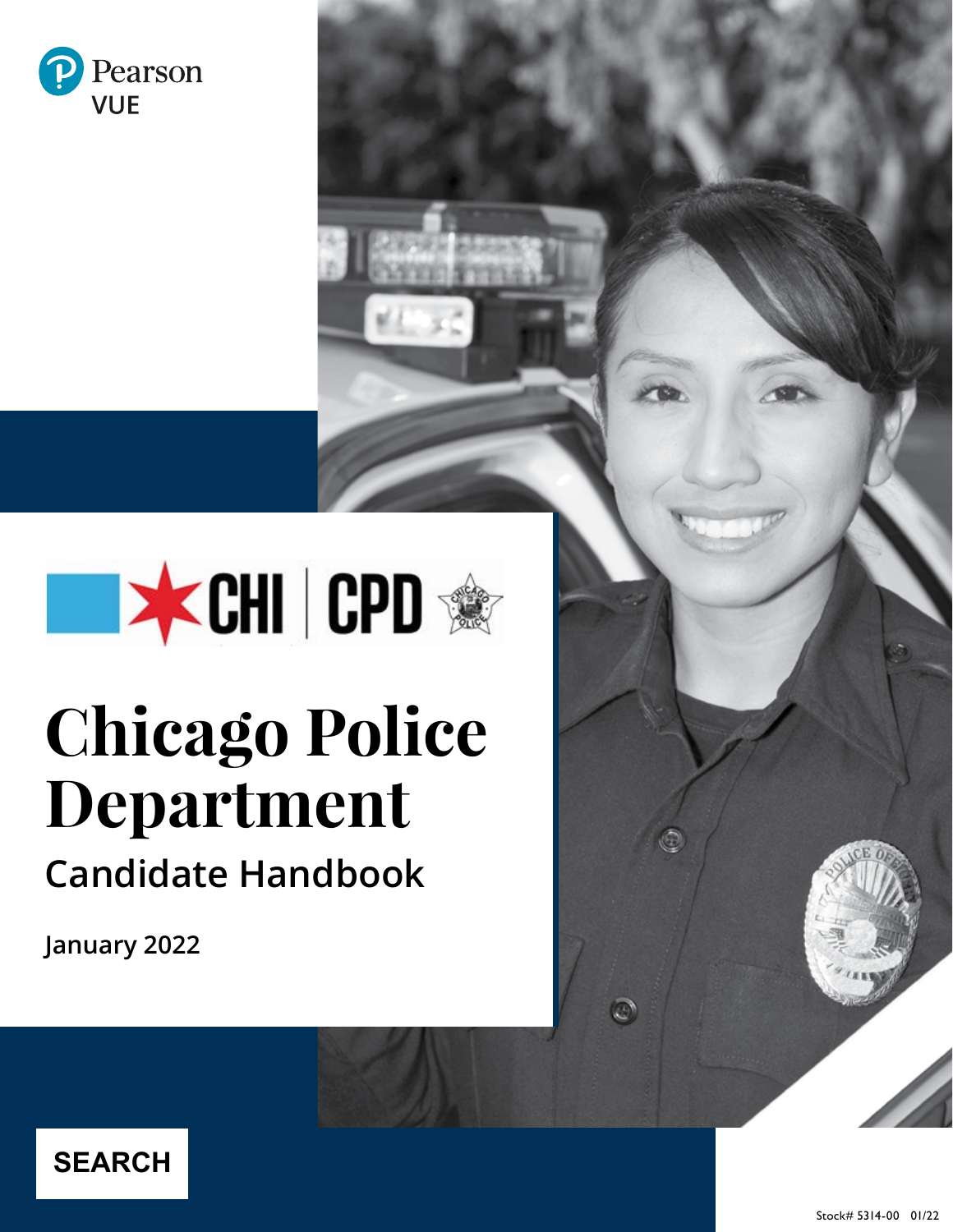### **CITY OF CHICAGO DEPARTMENT OF HUMAN RESOURCES**

<https://www.chicago.gov/city/en/depts/dhr.html> Email: police-application@cityofchicago.org *Hours of Operation 8:00 am – 4:30 pm (Central Time) M-F, Closed on Federal Holidays*

### **PEARSON VUE® WEB SERVICES**

*Go to Pearson VUE's website (*[http://www.PearsonVUE.com/c](http://www.PearsonVUE.com/cpd)pd*) to:*

- Download a Candidate Handbook
- Make a real-time examination reservation
- View Regional Test Sites
- View Available Testing Dates

#### **PEARSON VUE® EXAMINATION RESERVATIONS**

5601 Green Valley Drive Bloomington, MN 55437

[http://www.PearsonVUE.com/](http://www.PearsonVUE.com/cpd)cpd or **(866) 256-0036** Email: RegulatoryProgramCoordinator@pearson.com

*Hours of Operation: M-F 8:00 am – 11:00 pm (EST), Closed on Federal Holidays Sat 8:00 am – 5:00 pm Sun 10:00 am – 4:00 pm* 

#### *Contact Pearson VUE to:*

- Schedule, reschedule, or cancel an examination
- Obtain information regarding your examination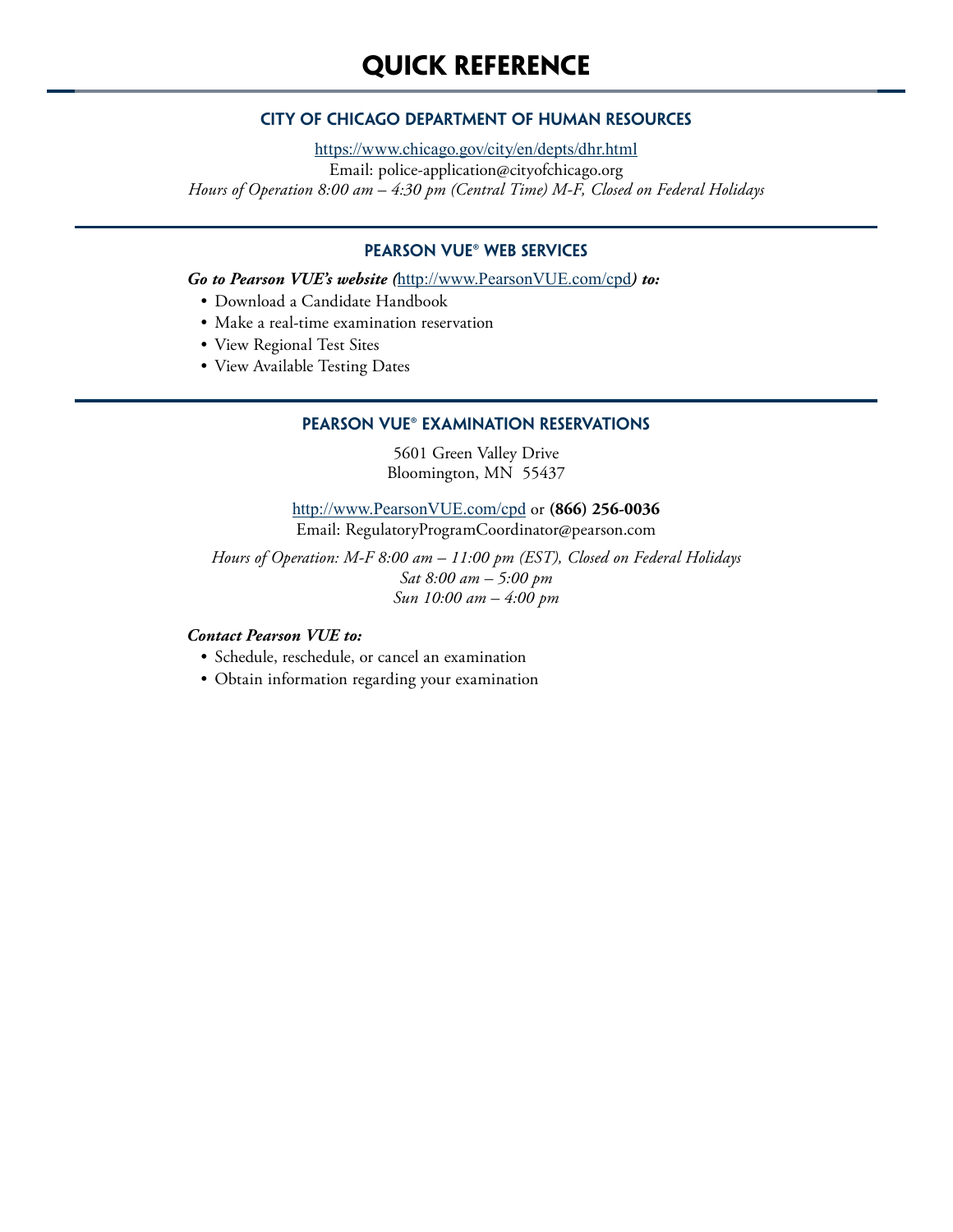### **Table of Contents**

### **Quick Reference............inside front cover**

| <b>CANCELLATION AND RESCHEDULING 3</b> |  |
|----------------------------------------|--|
|                                        |  |
|                                        |  |
|                                        |  |
|                                        |  |

| Exam Security and Candidate Agreement  4 |  |
|------------------------------------------|--|
|                                          |  |

Pearson VUE does not discriminate on the basis of age, sex, race, creed, disabling condition, religion, national origin, or any other protected characteristics.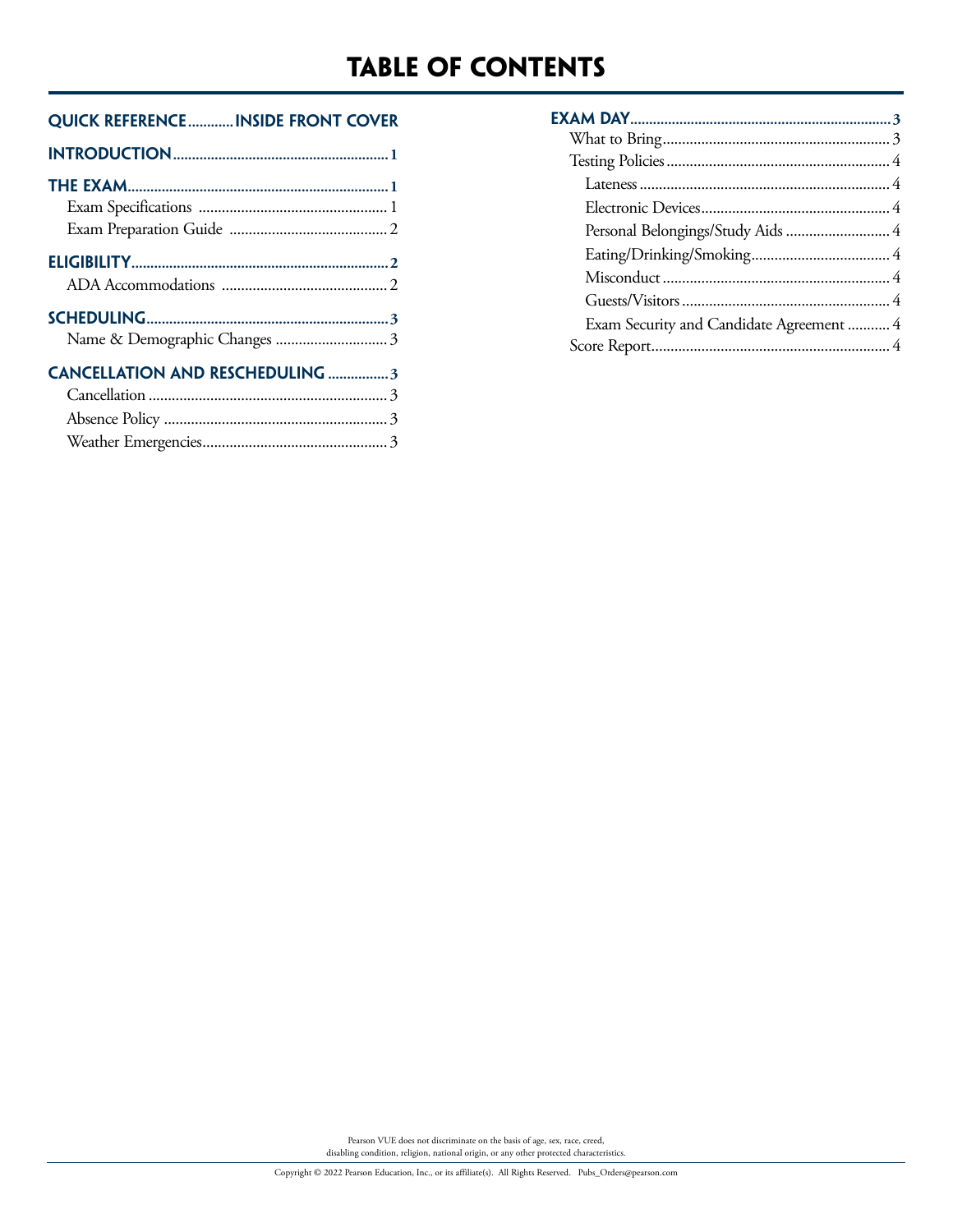## **Introduction**

The Chicago Police Department (CPD) is an equal opportunity employer that strives to hire a diverse workforce that reflects the broad cross section of Chicago's communities. CPD is a community-oriented organization that believes in the highest standards for the agency, as demonstrated by our CALEA (Commission on Accreditation for Law Enforcement Agencies) accreditation.

- Joining the Chicago Police Department allows Chicagoans to make a difference in their community while providing a stable, well-paying job that can support their families.
- Police officers have enormous pride in what we do. We are serving our families, our neighbors, and our communities every day, making the world better for those around us.
- Our Officers receive a competitive starting salary of \$54,672 that increases to \$82,458 annually after just 18 months. Benefits include regularly scheduled salary increases, city-subsidized medical and dental insurance, holidays, tuition reimbursement, and retirement savings and pension plans.

### **the exam**

The Chicago Police Officer Examination™ (CPOE™) consists of a series of multiple-choice questions designed to test important cognitive abilities and behavioral attributes that are necessary for effective job performance as a police officer. In developing the exam, a national sampling of more than 1,400 law enforcement experts and incumbents from criminal justice agencies throughout the United States participated in a job analysis. The entry-level law enforcement job was thoroughly reviewed, and a listing of the most essential job tasks, duties and responsibilities was developed from this analysis. These tasks, duties and responsibilities are considered foundational to the performance of the job of a police officer.

In order to perform these job-essential tasks, duties and responsibilities, various behavioral characteristics, skills, and abilities are needed. The behavioral characteristics and attitudes that were determined to be essential for successful performance as a police officer are clustered together to form the first section of the examination, which includes a total of 89 questions. You will be given 35 minutes to complete this section. After completing this section, you will have a 10-minute break.

In addition to these behavioral characteristics and attitudes, nine cognitive abilities were found to be necessary to perform the job-essential tasks, duties, and responsibilities. Consequently, it is essential for police officers to possess these nine abilities. These nine cognitive areas are listed alphabetically below:

Deductive reasoning Flexibility of closure Inductive reasoning Information gathering Problem sensitivity Selective attention Verbal comprehension Verbal expression Visualization

### **EXAM SPECIFICATIONS**

The exam is divided into two sections, with a 10-minute break in between.

**Section I:** This section of the examination measures various job-related behavioral attributes that indicate how successful you will be as a police officer. You will have 35 minutes to complete the 89 items in this section.

**Section II:** You will have 115 minutes (one hour and 55 minutes) to complete the 61 items in this section. The following nine job-related cognitive abilities will be tested in this section:

Deductive reasoning Flexibility of closure Inductive reasoning Information gathering Problem sensitivity Selective attention Verbal comprehension Verbal expression Visualization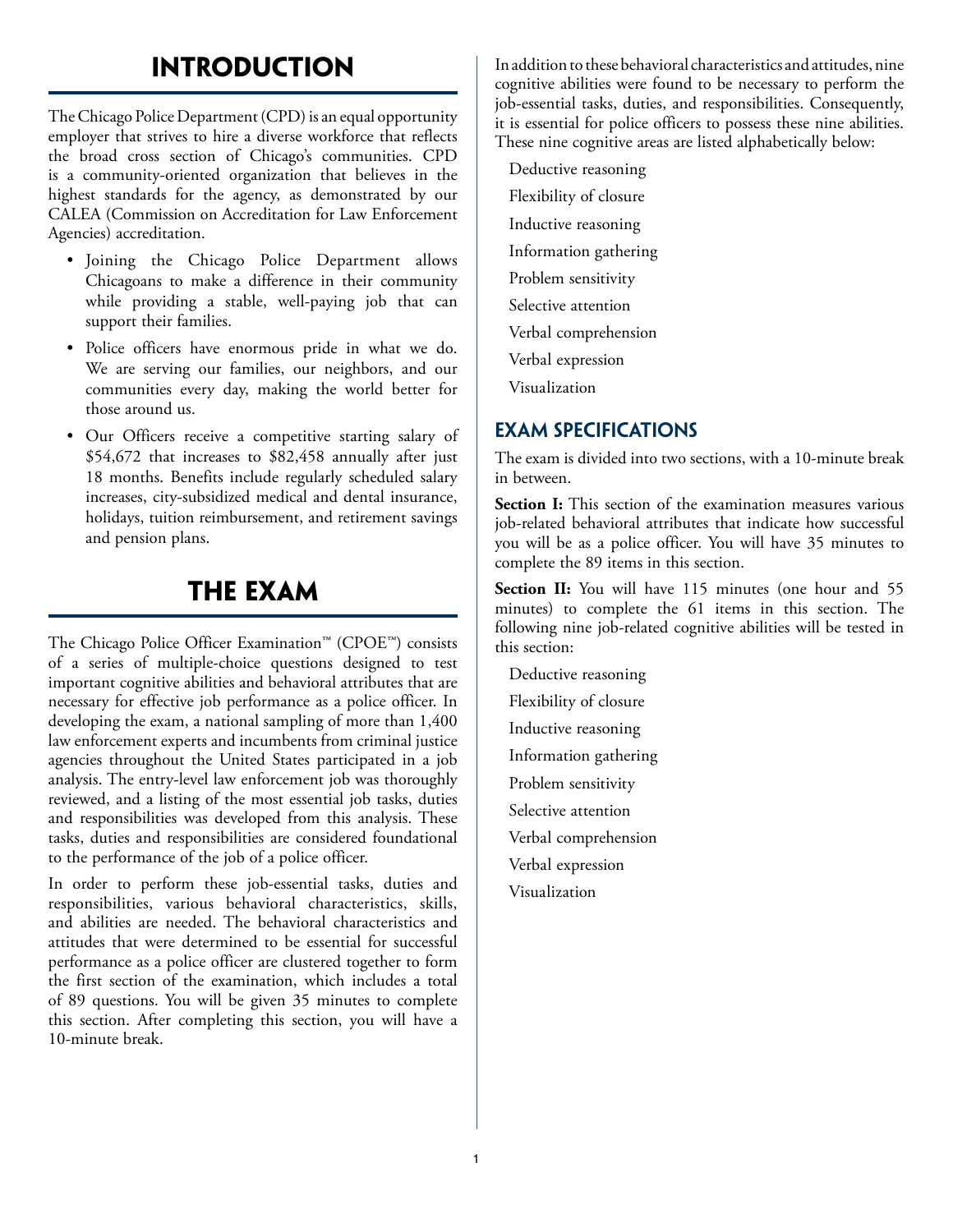### **EXAM PREPARATION GUIDE**

All eligible applicants for the Chicago police officer entrylevel position have been given full access to the Chicago Police Officer Examination™ (CPOE™) Preparation Guide. This preparation guide has been developed to introduce and familiarize applicants with the specific components that can be found in the CPOE™. The various components of the exam are described in this preparation guide; in addition, test-taking strategies and other tips are provided. Additionally, a practice test can be found at the end of the guide. The sample practice test contains questions that are similar in form, and measure similar constructs, as those assessed in the Chicago Police Officer Examination™.

Applicants were provided access to the Preparation Guide via an email communication sent from the test publisher - Industrial/Organizational Solutions (IOS, Inc.). If you have not received access to the Preparation Guide and are eligible to test, you may contact the test publisher by email at  $\frac{\text{support}(a)}{\text{output}(a)}$ [iosolutions.com](mailto:support%40iosolutions.com?subject=). Please write "Chicago Preparation Guide" in the subject line of your email to help expedite your ticket. You will receive a prompt reply to your inquiry within 24-48 hrs.

### **Eligibility**

**Before scheduling an examination appointment, you must have already:**

- **• Completed an application** for the Chicago Police Officer position; and **received** an **Authorization to Test email** from Pearson VUE that will include your exam eligibility timeframe and instructions for how to schedule your exam.
- The **Authorization to Test email** from Pearson VUE will be sent to the email address provided on your police officer application. If the email address you originally provided on your police officer application is no longer accurate, you must resolve the discrepancy before you schedule an exam by **contacting the City of Chicago Department of Human Resources at** [police-applica](mailto:police-application%40cityofchicago.org?subject=)[tion@cityofchicago.org](mailto:police-application%40cityofchicago.org?subject=).
- **• Pearson VUE UserName & Password:** First-time test takers will receive a separate email from Person VUE that contains a Pearson VUE username and password to use to log into the Person VUE website to schedule your exam.

After you schedule your exam, Pearson VUE will send a **confirmation email** that will include your test date, testing time, test location – either OnVUE, or the test center address, and directions to the test center.

### **ADA ACCOMMODATIONS**

#### **NOTE: Please do not schedule your exam until your ADA accommodation has been approved by the City of Chicago.**

Pearson VUE and the city of Chicago comply with the provisions of the Americans with Disabilities Act as amended. The purpose of accommodations is to provide candidates with full access to the test. Accommodations are not a guarantee of improved performance or test completion. Pearson VUE provides reasonable and appropriate accommodations to individuals with documented disabilities who demonstrate a need for accommodations.

Test accommodations may include things such as:

- A separate testing room
- Extra testing time
- A Reader or Recorder, for individuals with mobility or vision impairments and cannot read or write on their own

Test accommodations are individualized and considered on a case-by-case basis, and approved by the City of Chicago. If you require a reasonable accommodation in accordance with the American with Disabilities Act (ADA) to complete your exam, please contact the City of Chicago, Department of Human Resources at [disabilityaccommodations@cityof](mailto:disabilityaccommodations%40cityofchicago.org?subject=)[chicago.org](mailto:disabilityaccommodations%40cityofchicago.org?subject=). Please include "CPD Police Officer Exam - Reasonable Accommodation Request" in the subject line of your e-mail. You will be required to provide information and/ or supporting documentation regarding your request. You will be required to provide an evaluation from a medical provider containing a diagnosis and recommended accommodations. School IEPs will be accepted on a case-by-case basis. All other inquires for the City of Chicago should be directed to [Police-Application@cityofchicago.org](mailto:Police-Application%40cityofchicago.org?subject=).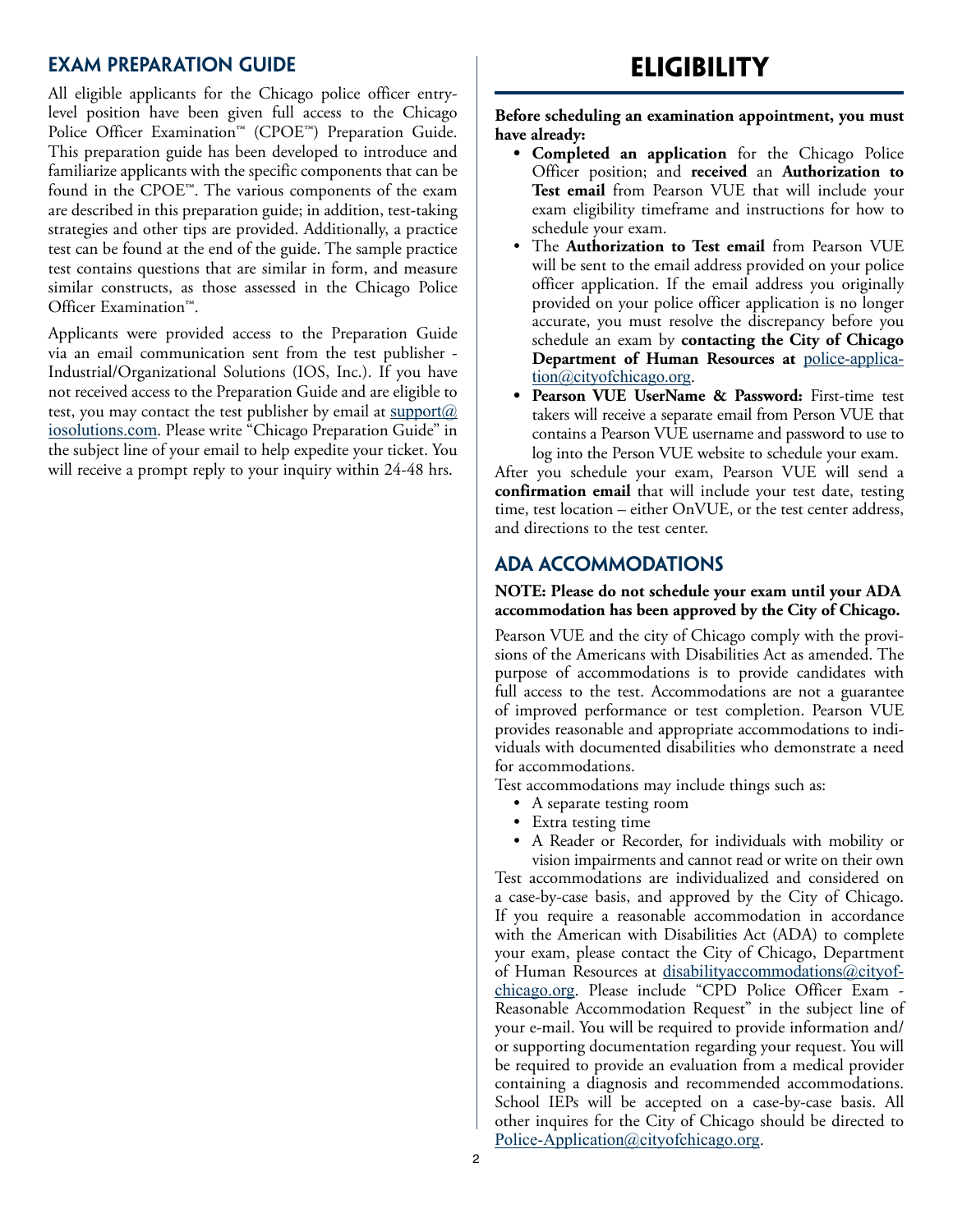### **scheduling**

Candidates have the option to register to take their exam via OnVUE (online at home or in an office setting) or at a physical Pearson VUE testing location. To schedule an exam, please go to [www.PearsonVUE.com/cpd](http://www.PearsonVUE.com/cpd) and log into your Pearson VUE account with the UserName and password you received via email from Pearson VUE; or call the Pearson VUE contact center at **(866) 256-0036**. Exam appointments must be made (24) hours in advance.

### **NAME & DEMOGRAPHIC CHANGES**

**If you change your name, or any demographic information (address, phone number, etc.), while you are applying for testing, or any time before you take your test, please contact the Chicago Department of Human Resources at** [police-application@cityofchicago.org](mailto:police-application%40cityofchicago.org?subject=) **to update your information as soon as possible.** 

### **cancellation and rescheduling**

### **CANCELLATION**

If you cannot attend your examination, you must call the Pearson VUE Exam Reservation Line at **(866) 256-0036** at least twenty-four (24) hours before the day of the exam to ask for a new exam date.

### **ABSENCE POLICY**

Candidates who are late or absent from an exam may call Pearson VUE within 14 days of the exam date to request an excused absence. A case number will be assigned, and supporting documentation can be emailed to  $\text{Caseattachments}(\hat{a})$ [pearson.com](mailto:Caseattachments%40pearson.com?subject=). For example, if you are absent because of illness of yourself or an immediate family member, you must email a copy of the original doctor's note to [Caseattachments@](mailto:Caseattachments%40pearson.com?subject=) [pearson.com](mailto:Caseattachments%40pearson.com?subject=). Acceptable excuses include:

- Illness of yourself or an immediate family member
- Death in the family
- Disabling traffic accident
- Court appearance or jury duty
- Military duty
- Weather emergency

### **WEATHER EMERGENCIES**

Exams may be delayed or cancelled if severe weather or a natural disaster makes the test site unsafe or impossible to reach. Candidates will be notified if the exam is cancelled due to severe weather or a natural disaster. If the exam is cancelled, you may take the exam on another day.

### **WHAT TO BRING**

On test day, you will need to bring a valid form of identification. Please read through the following requirements to ensure that you supply proper identification. Applicants who arrive without proper identification will be unable to test.

- All IDs must be issued by the country in which the candidate is testing. If the candidate does not have the qualifying ID issued from the country they are testing in, a passport from their country of citizenship is required.
- The first and last name that the candidate uses to register must match exactly the first and last name on the ID that is presented on test day.
- The candidate is required to present one original (no photocopies), valid (unexpired) form of government issued ID that includes their name, photograph, and signature.

### Acceptable Forms of Candidate Identification

Candidates must present one (1) form of current signature identification. The primary identification must be government-issued and photo-bearing with a signature. Identification must be in English.

Primary ID (photograph and signature, not expired)

- Government-issued Driver's License
- U.S. Dept. of State Driver's License
- Chicago Key Card ID *(Accepted at test centers only. At this time, the Chicago Key Card ID is not an acceptable form of ID to present for an OnVUE exam.)*
- National/State/Country/Province ID card
- Passport
- Passport Card
- Military ID
- Military ID for spouses and dependents
- Alien Registration Card (Green Card, Permanent Resident Visa)
- Government Issues: local language ID (not in Roman Characters) – accepted only if issued from the country the candidate is testing in

If the ID presented has an embedded signature that is not visible (microchip), or is difficult or impossible to read, the candidate must present another form of identification from the Primary ID list that contains a visible signature.

Pearson VUE does not recognize grace periods. For example, if a candidate's driver's license expired yesterday and the state allows a 30-day grace period for renewing the ID, the ID is considered to be expired.